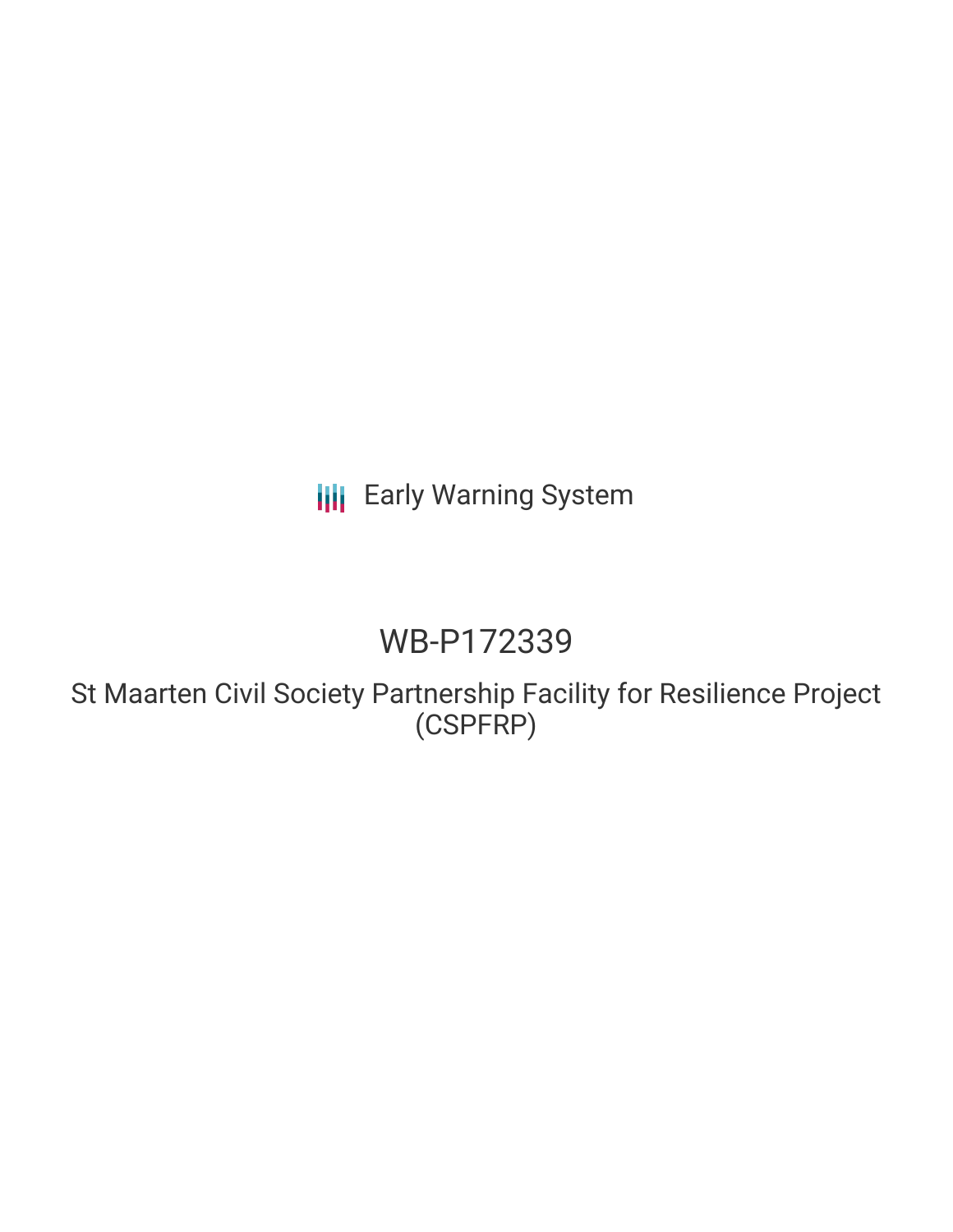

## Early Warning System St Maarten Civil Society Partnership Facility for Resilience Project (CSPFRP)

### **Quick Facts**

| <b>Countries</b>               | St. Martin               |
|--------------------------------|--------------------------|
| <b>Financial Institutions</b>  | World Bank (WB)          |
| <b>Status</b>                  | Proposed                 |
| <b>Bank Risk Rating</b>        | U                        |
| <b>Voting Date</b>             | 2020-03-31               |
| <b>Borrower</b>                | <b>VNG</b> International |
| <b>Sectors</b>                 | Humanitarian Response    |
| <b>Investment Type(s)</b>      | Loan                     |
| <b>Investment Amount (USD)</b> | \$7.00 million           |
| <b>Project Cost (USD)</b>      | \$7.00 million           |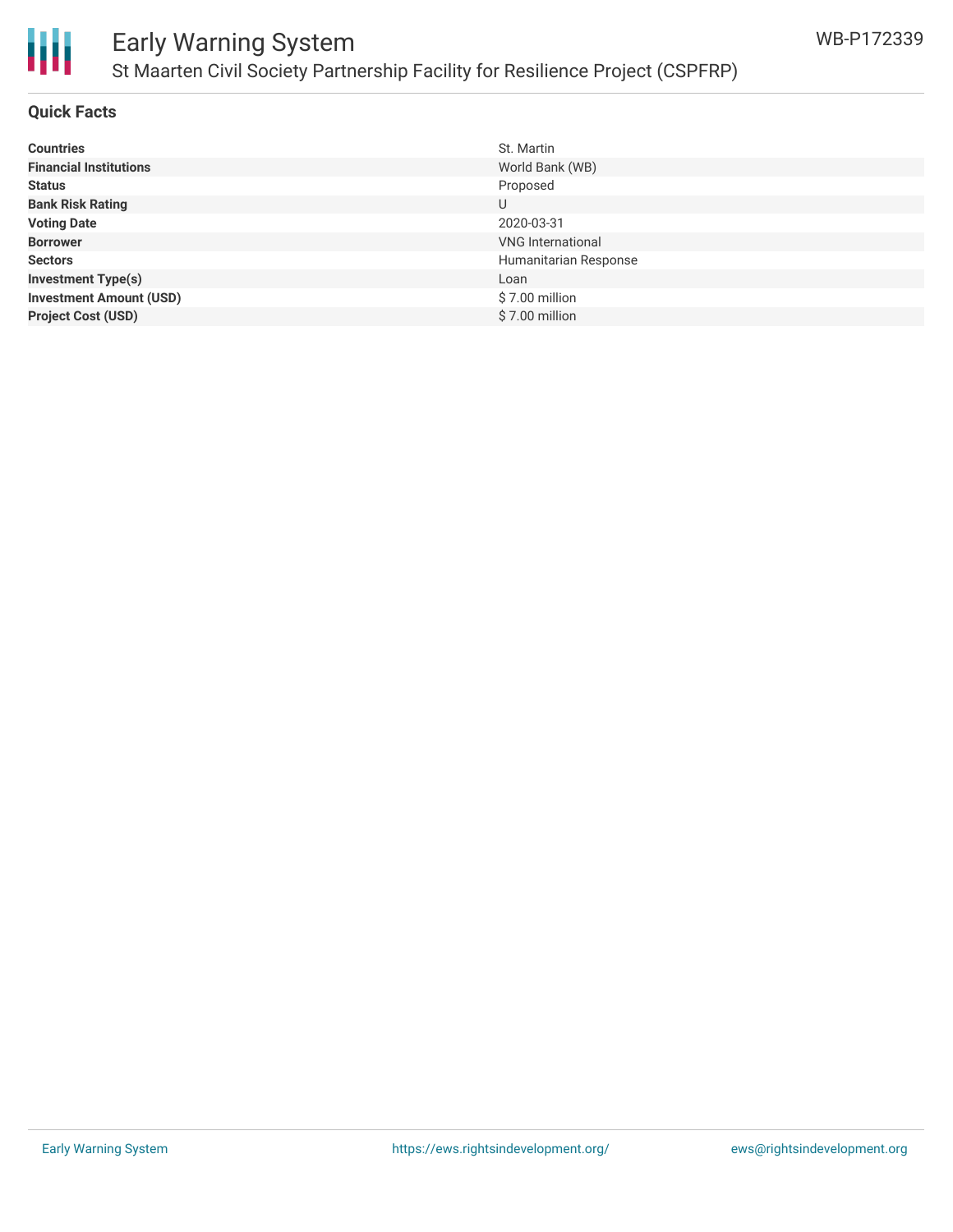

### **Project Description**

According to the Bank's document, this project aims to improve civil society organisations' (CSO) capacity to support reconstruction and resilience activities and contribute to service delivery. This will entail: (1) small grants for civil society organisations that will work with communities to generate project propsals to implement activities focused on reconstruction, resilience and service delivery; (2) support for the capacity building and technical assistance activities mainly for the civil society organisations' partners but also for the stakeholders involved in the project; and (3) support for activities related to project management and coordination.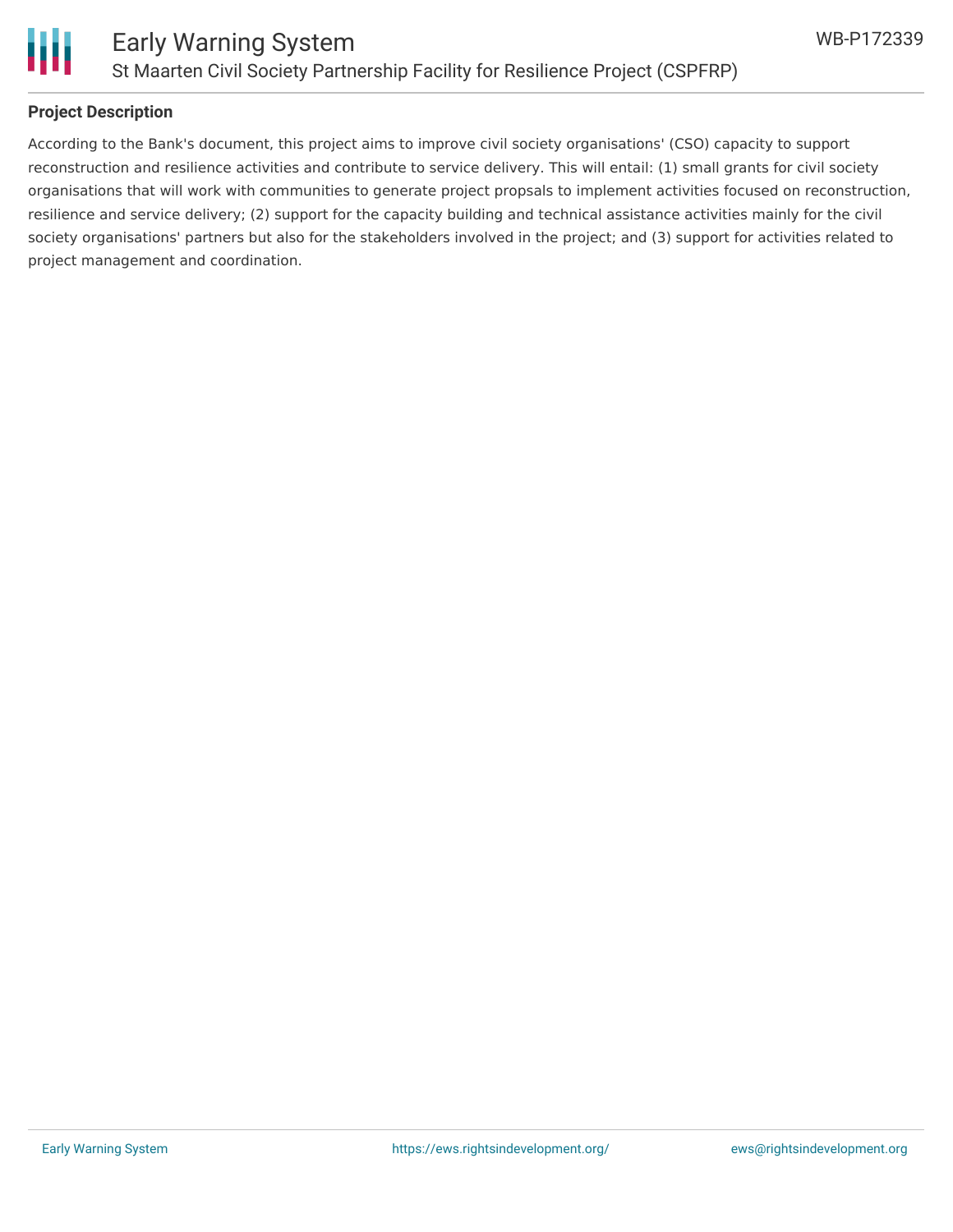

## Early Warning System St Maarten Civil Society Partnership Facility for Resilience Project (CSPFRP)

### **Investment Description**

World Bank (WB)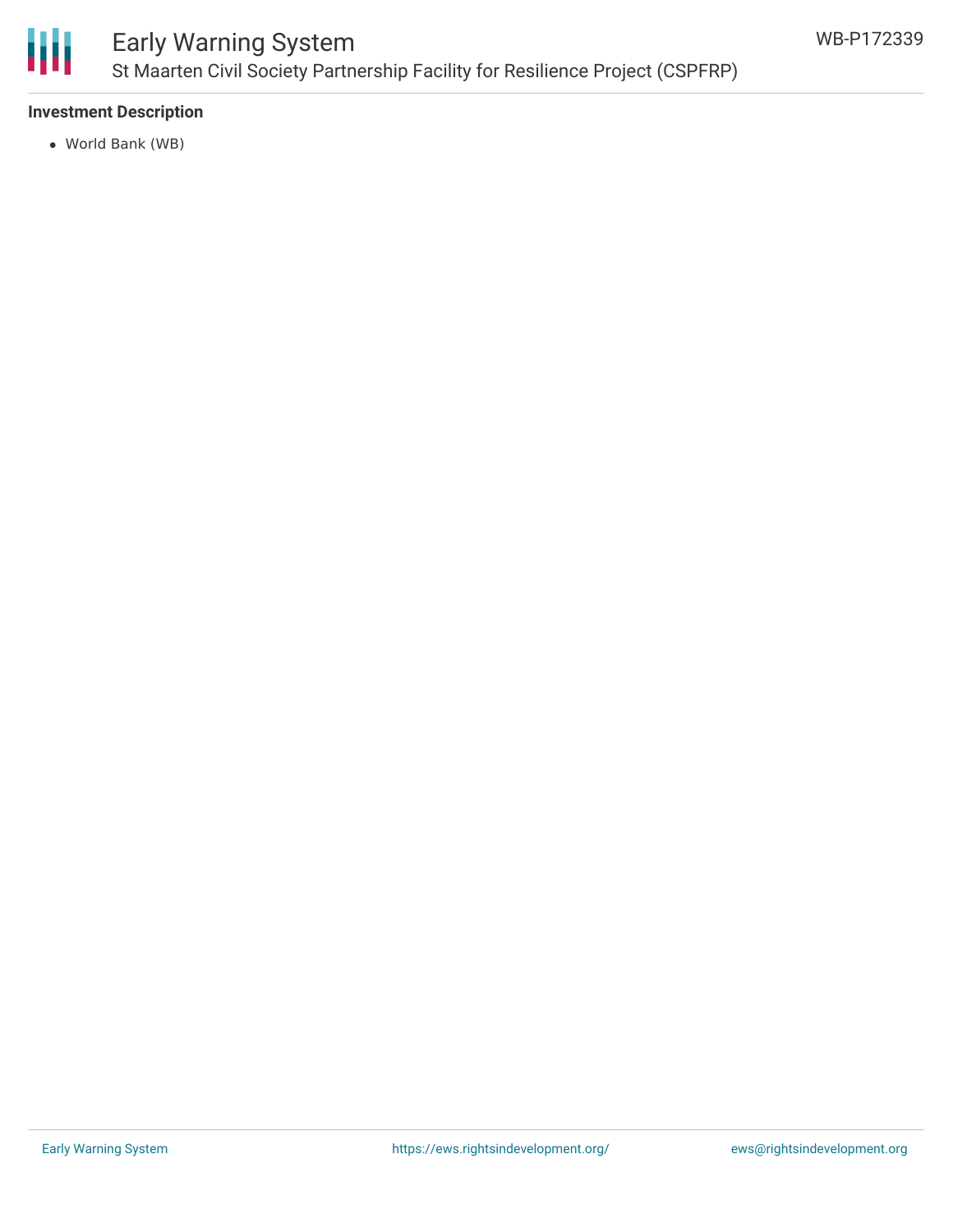

## Early Warning System

## St Maarten Civil Society Partnership Facility for Resilience Project (CSPFRP)

| <b>Private Actor 1</b> | <b>Private Actor</b><br>Role | <b>Private Actor</b><br>l Sector | <b>Relation</b>          | <b>Private Actor 2</b> | <b>Private Actor</b><br>2 Role | <b>Private Actor</b><br>2 Sector |
|------------------------|------------------------------|----------------------------------|--------------------------|------------------------|--------------------------------|----------------------------------|
|                        |                              |                                  | $\overline{\phantom{a}}$ | VNG International      | Client                         | $\,$                             |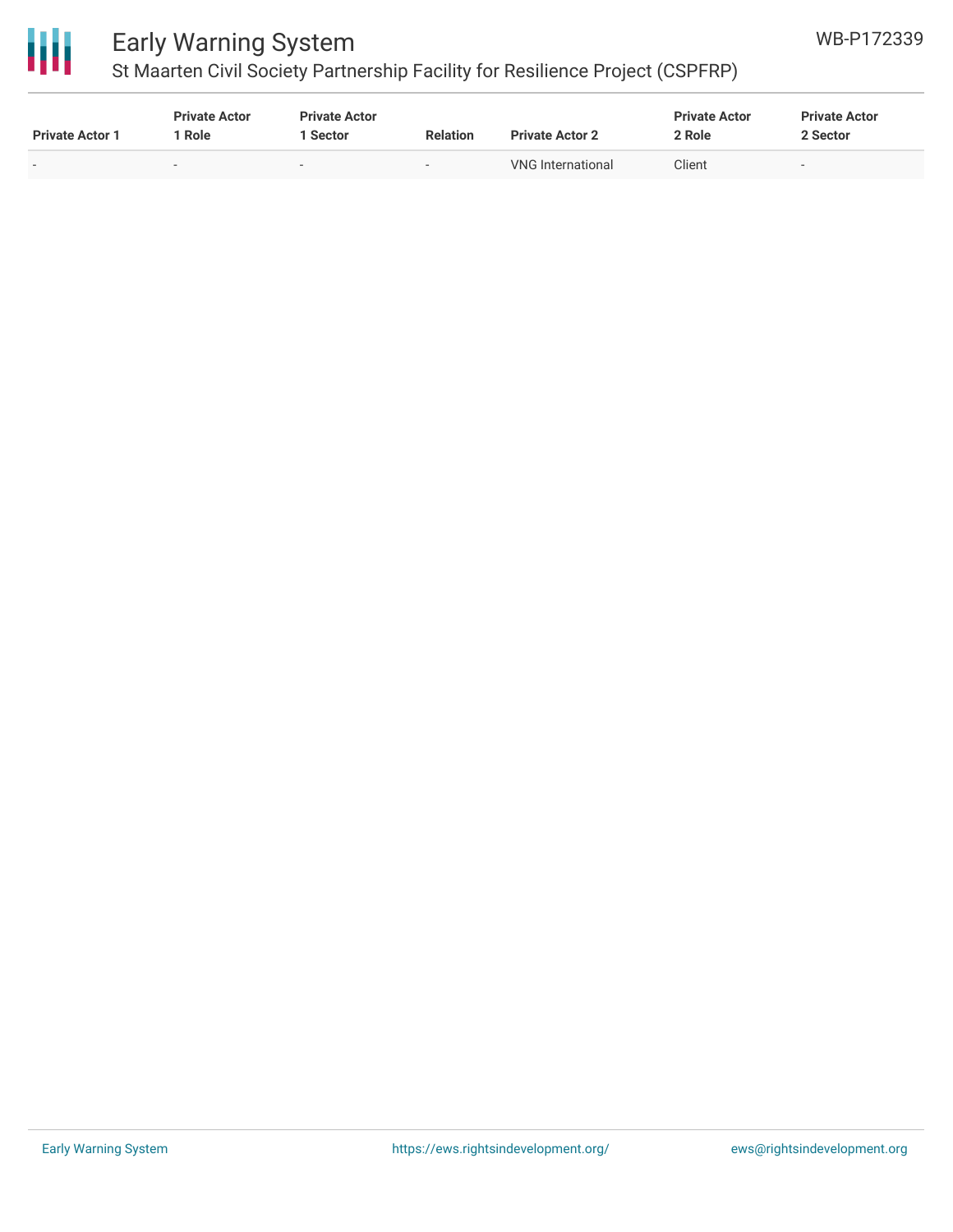

### **Contact Information**

#### **Implementing Agencies**

VNG International: Elger Vermeer, Senior Project Manager [Elger.Vermeer@vng.nl](mailto:Elger.Vermeer@vng.nl)

### **ACCOUNTABILITY MECHANISM OF WORLD BANK**

The World Bank Inspection Panel is the independent complaint mechanism and fact-finding body for people who believe they are likely to be, or have been, adversely affected by a World Bank-financed project. If you submit a complaint to the Inspection Panel, they may investigate to assess whether the World Bank is following its own policies and procedures for preventing harm to people or the environment. You can contact the Inspection Panel or submit a complaint by emailing ipanel@worldbank.org. You can learn more about the Inspection Panel and how to file a complaint at: http://ewebapps.worldbank.org/apps/ip/Pages/Home.aspx.